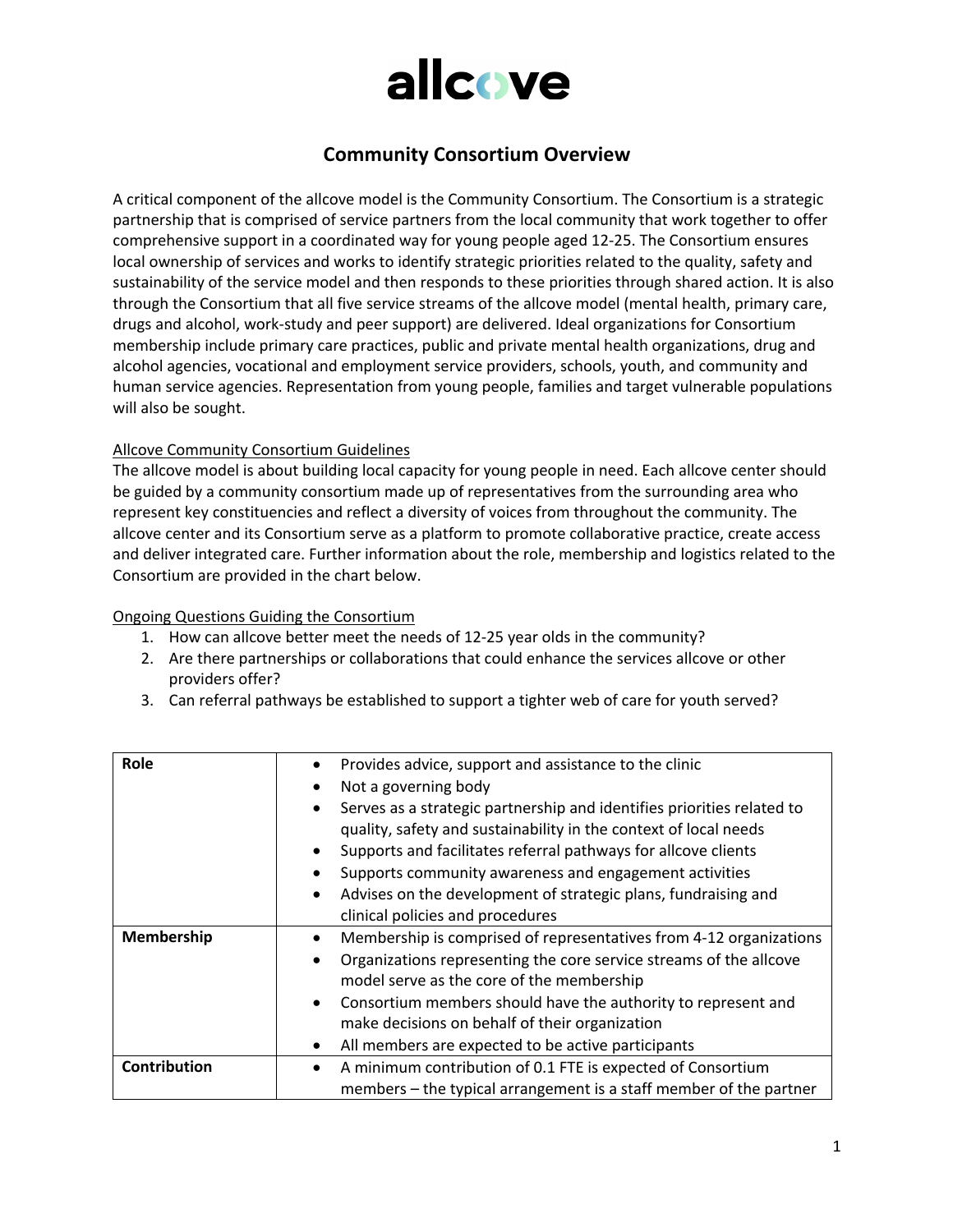# allcove

|                       | agency working 1/2 or 1 day per week out of the allcove center doing<br>their normal job |
|-----------------------|------------------------------------------------------------------------------------------|
|                       | Contribution is flexible for member organizations that cannot                            |
|                       | provide staffing but can otherwise support collaborative service                         |
|                       | delivery and referral pathways for young people                                          |
| <b>Frequency</b>      | The Consortium will meet regularly (six times in the establishment<br>$\bullet$          |
|                       | year and four times per year thereafter)                                                 |
| Independent or        | The Consortium will be led by a Chair who is not an employee of<br>$\bullet$             |
| Competitively         | Santa Clara County Behavioral Health Services or Stanford University;                    |
| <b>Selected Chair</b> | they will be an independent member of the community and/or                               |
|                       | selected through a competitive proposal process.                                         |
| <b>Term</b>           | Two year membership term<br>$\bullet$                                                    |
|                       | Consortium members will sign a Memorandum of Understanding                               |
|                       | which details the roles and responsibilities of the Consortium and the                   |
|                       | term of service                                                                          |
| <b>Subcommittees</b>  | Consortium subcommittees may include:                                                    |
|                       | Clinical/Continuity of Care                                                              |
|                       | Finance                                                                                  |
|                       | <b>Underserved Populations</b>                                                           |
|                       | Program Development                                                                      |
|                       | Evaluation                                                                               |
|                       |                                                                                          |
| <b>Benefits of</b>    | Contributing to the priority setting and strategic development of an<br>$\bullet$        |
| Membership            | innovative new community center                                                          |
|                       | Providing young people with easy access and supported warm<br>$\bullet$                  |
|                       | referral pathways to partner agencies                                                    |
|                       | Working with other local agencies in planning the best response for                      |
|                       | complex cases, filling in some of the existing gaps in care                              |
|                       | Being part of broad-based, youth-friendly, local community                               |
|                       | engagement and awareness activities delivered collaboratively                            |

### The Consortium Chair

The Consortium is led by an independent or competitively selected chairperson who is not a representative of Santa Clara County Behavioral Health or Stanford University. The Chair will have a passion and understanding of the needs of young people and possess a strong personal commitment to improving health outcomes for the local area's young people.

*Role and Responsibilities of the Chair*

- Identify opportunities to establish links with the all sectors of the community around youth health issues
- Lead the Consortium on working within their pilot goals and strategic plan
- Ensure meetings focus on the strategic and advisory role as defined
- Ensure the Consortium's purpose and themes are being followed
- Ensure that partners operate in ethically, environmentally and socially responsible ways
- Support the allcove Clinic Manager
- Oversee the annual Consortium Performance Review